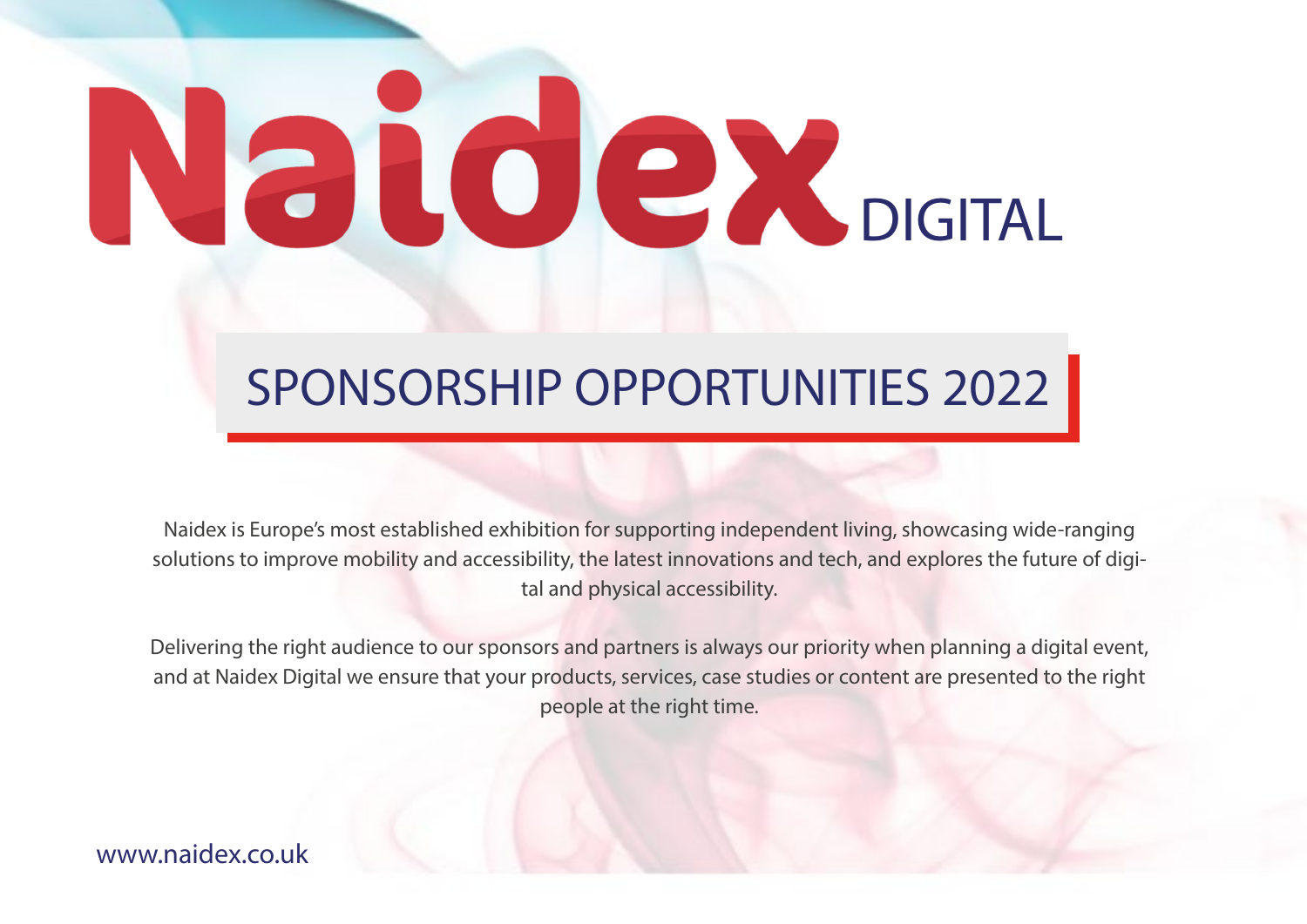

## Why are our digital events so popular?

**We make sure that the content we deliver is topical and of relevant to the sector - we make sure that every curated content gives our audience...the reason to believe!**

Digital event allows you to engage with your prospects in a virtual environment:

- Networking Live chats
- Content first Educational conference programme
- Social Attendees see your presence for peer-to-peer learning
- ROI Lead generation opportunities across the platform

TOP 5 REASONS WHY YOU SHOULD SPONSOR A DIGITAL EVENT:

- **1. Generate Leads**
- **2. Awareness**
- **3. Build Rapport**
- **4. Build Credibility**
- **5. Speed up your sales**
- **process**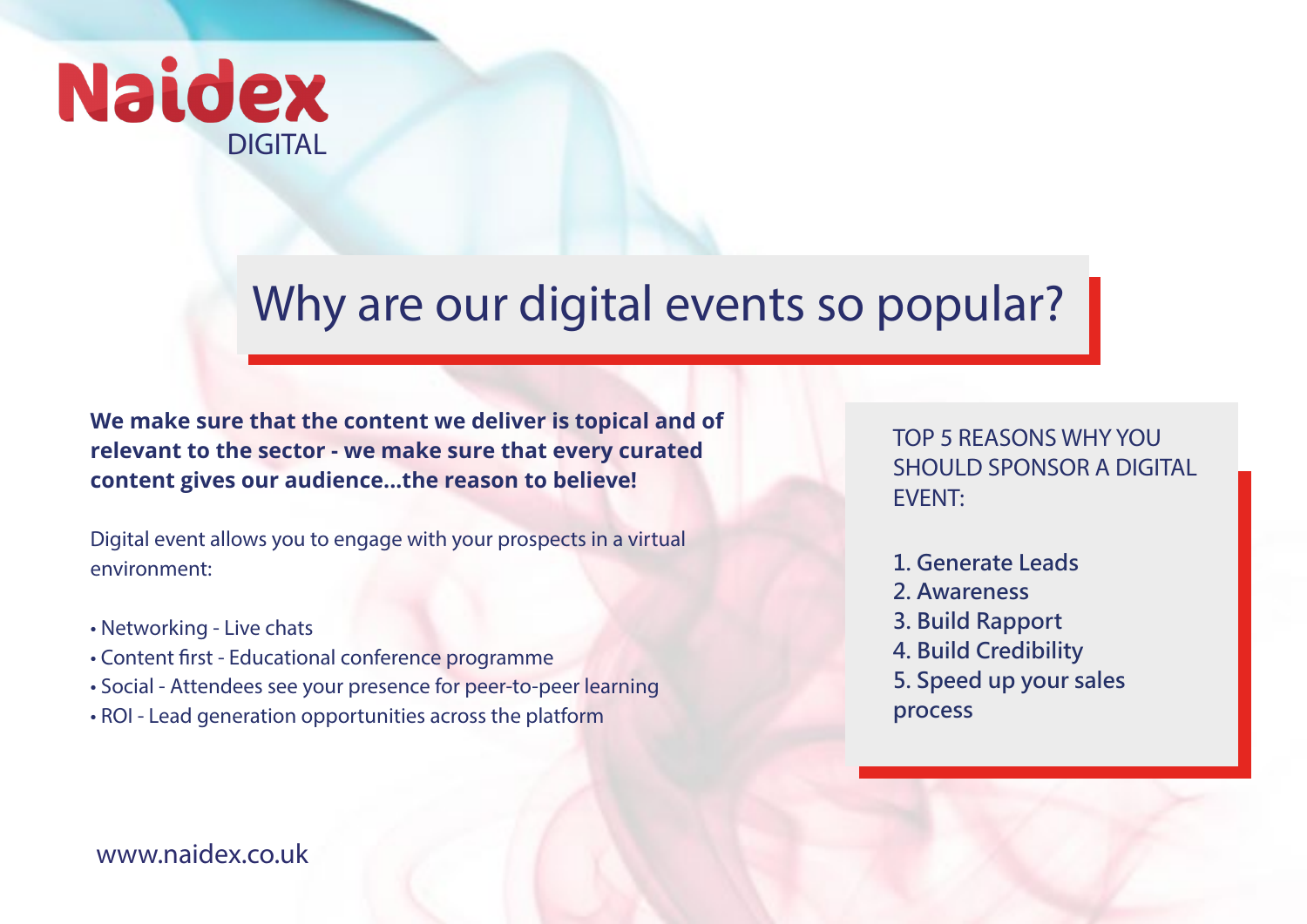

- Editorial hosted live 1-hour bespoke webinar
- 1 Sponsor Topic agreed with the sponsor
- 30 40 presentation with 10 15 minute live Q&A.
- The presentation section can be made up of one or more people presenting, a panel discussion, a case study or going through some research.
- The presentation can be recorded and go out as live but we would recommend the Q&A being live.
- Registration and attendee data passed to sponsor.
- 4-week marketing campaign using available channels including email marketing & social media

## WEBINARS

**Turning presentations into real-time conversations wherever you are.** Our webinars will give you the opportunity to teach our audience and help them understand why your services or products are valuable.

We can cover key topics in the industry and share the responsibility of educating our audience with you.

Webinars enable our partners to showcase their knowledge & industry expertise to a wide, engaged selection of our audience at once, with live polls and Q&A sections to foster engagement.

A webinar is approximately an hour long including a 15-min[ute Q&A session.](https://www.naidex.co.uk/safer-driving-on-englands-motorways)

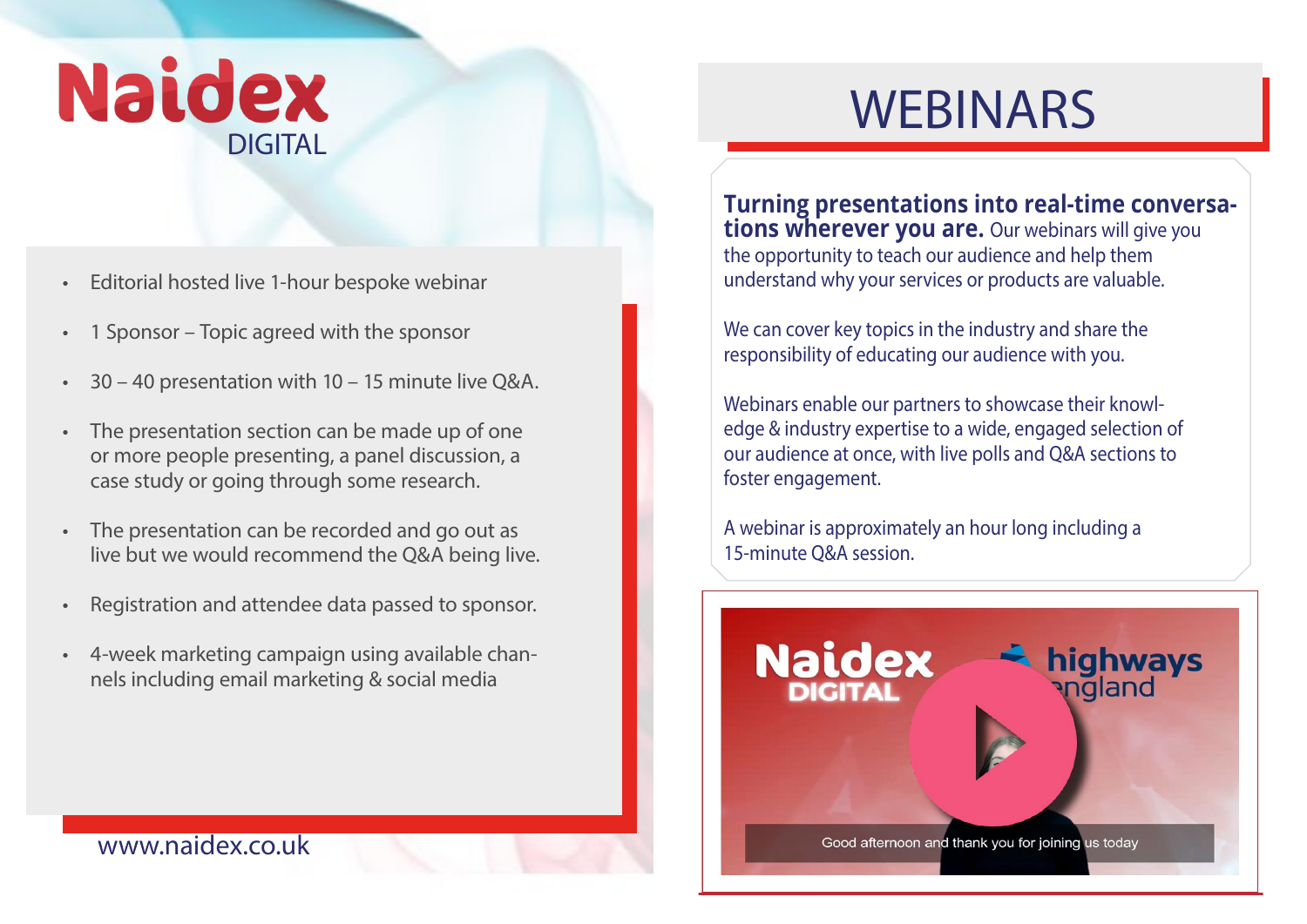# EXPERT TOPIC SERIES

## **Naidex DIGITAL**

**Designed to build awareness and understanding around key & current issues in the sector through video content provided by you.**

This monthly series of digital events focus on a range of specific subjects in the industry, bringing our audience bite-sized live seminars of 15-20 minutes from expert speakers and event partners, sourced by our Content Team.

We allow one sponsor per Topic Series, and on a first-come-first-served basis.

We provide a platform that holds these pre-recorded, thought-leading presentations, split by sessions, with a chat and Q&A function that will allow you to interact with our audience live.

- Topics feature list agreed by the content team
- 1-hour session
- 1 sponsor with 1 speaker slot
- 2/3 independent speaker
- Panel Q&A
- All attendee data passed to sponsor
- 4-week marketing campaign using available channels including own web page, email marketing & social media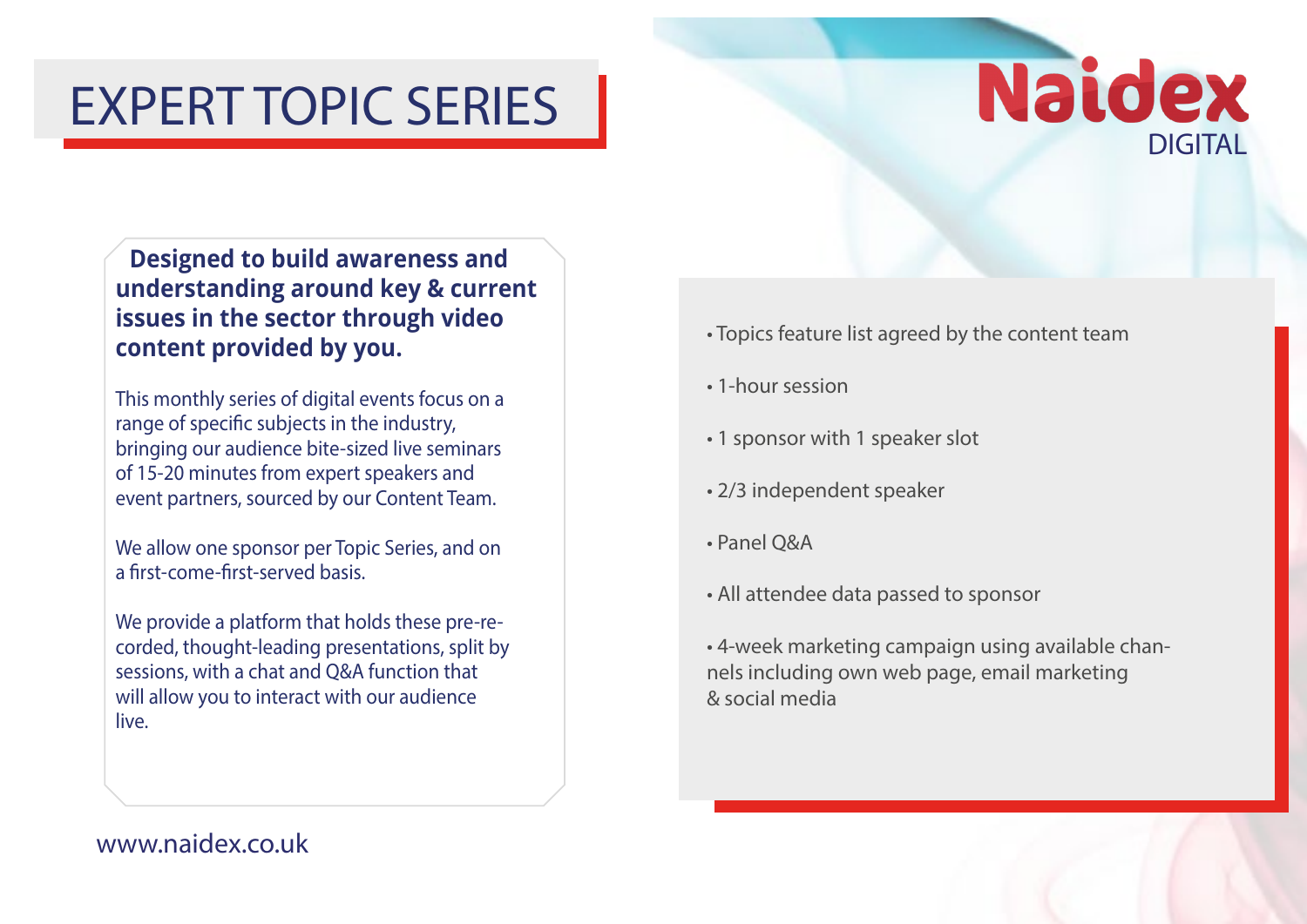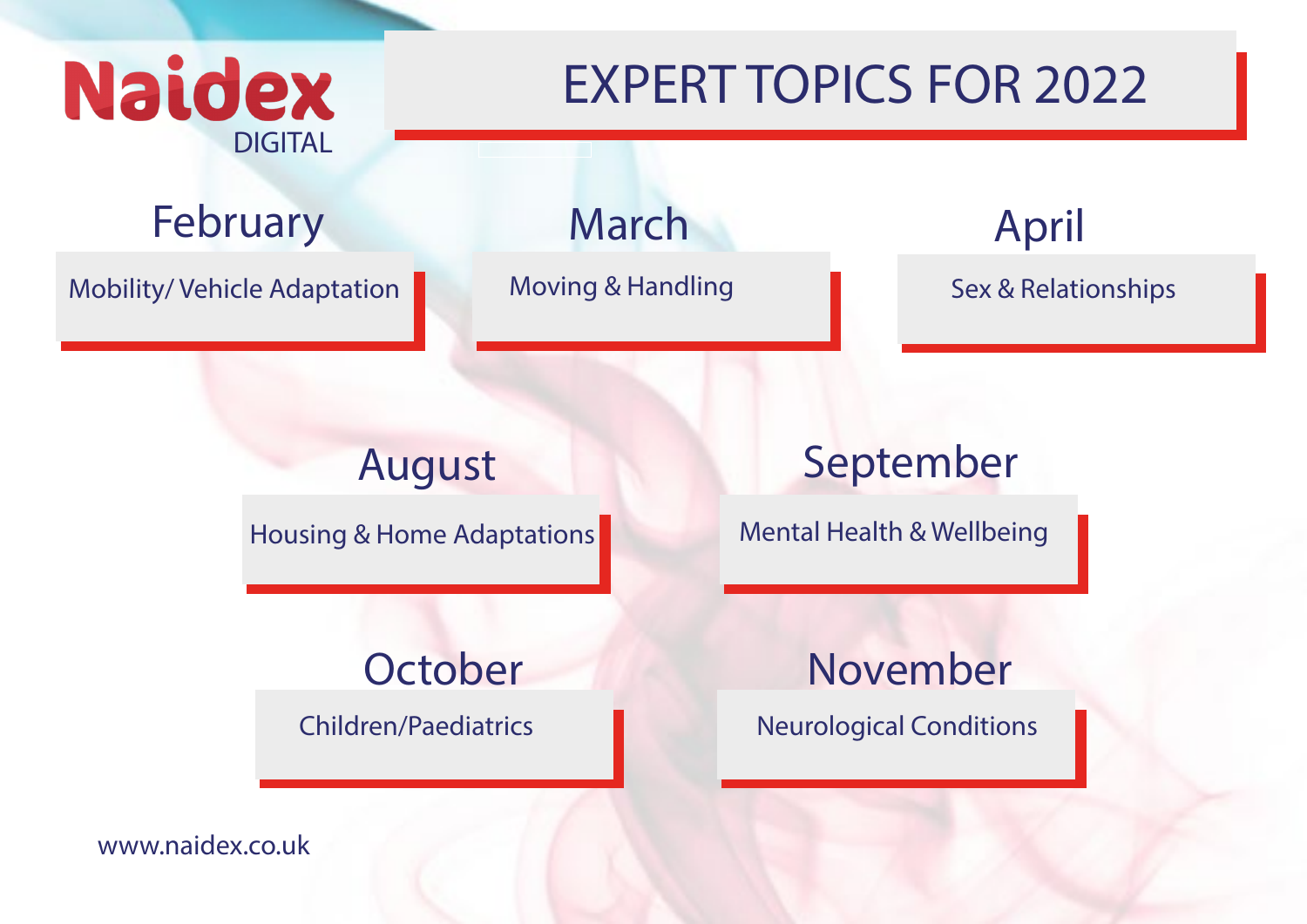

## WHO ATTENDS

With the sector growing each year, and being already worth a staggering £249bn, Naidex is the perfect event to leverage on this growth and put your business in front of thousands of decision makers and buyers actively looking to find innovative solutions to the challenges they face today.

If you operate in the disability, independent living, rehabilitation or healthcare sectors, sponsoring a digital event ensures visibility of your products & services to your target audience. A sample of job titles of people who attend our digital events - trade and professionals are in the next couple of pages.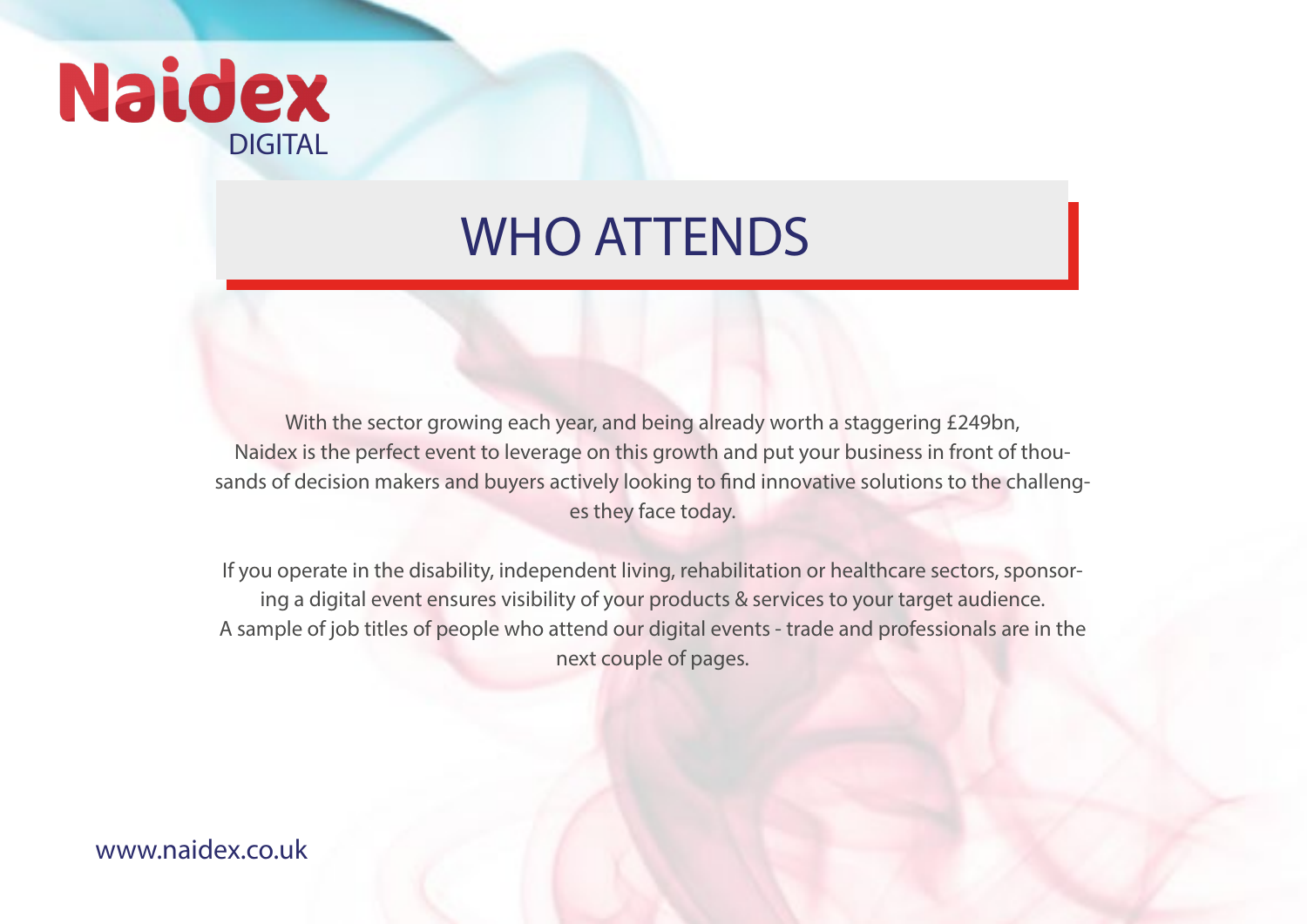## **Naidex DIGITAL**

#### **WHO ATTENDS: Trade Visitors**

## Key Job Titles:

- **Assistant Buyer**
- **Business Development Director**
- **Buyer**
- Category Analyst
- Category Planner
- **Director**
- **General Manager**
- Head of Buying
- **Head of Economic Department**
- Head of Sales
- International Business Manager
- Managing Director
- Marketing Manager
- . National Sales Manager
- . Office Administrator
- **Pan-EU Senior Vendor Manager**
- Policy & Parliamentary Exec
- Sales & Marketing Manager
- **Sales Consultant**
- **Sales Director**
- Sales Manager
- Selling Partner
- Senior Group Buyer
- **Trading Manager**

### **Companies & Organisations:**

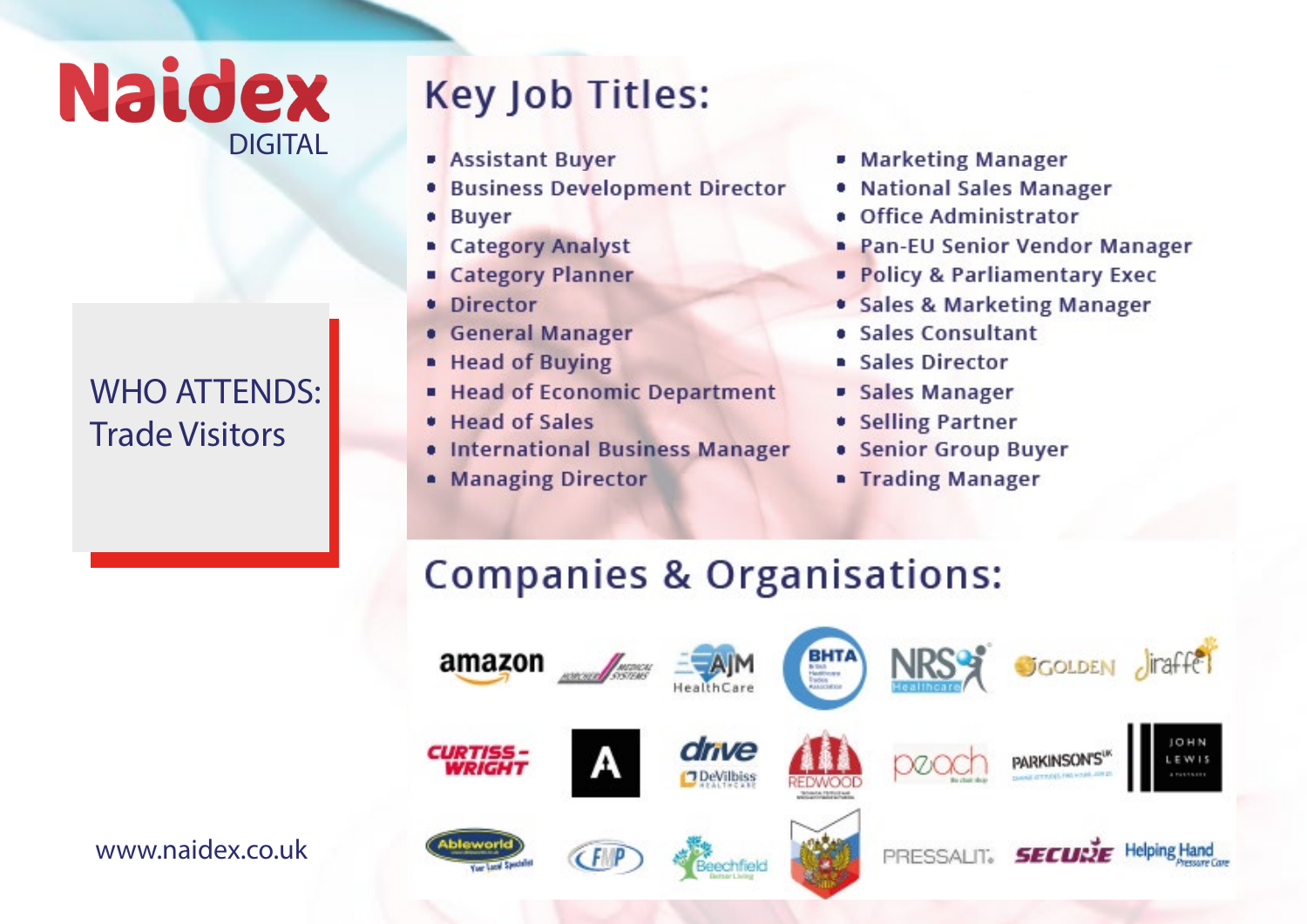## **Naidex DIGITAL**

#### **WHO ATTENDS:** Professionals

## **Key Job Titles:**

- **Access Manager**
- Accessibility & Inclusion Manager
- **Assessment Team Manager**
- Assistive Technology Officer
- **Back Care Advisor** п
- Care Advisor
- **Clinical Equipment Manager**
- **Clinical Skills Trainer** п
- Community Occupational Therapist п
- **Community Physiotherapist**
- Community Rehabilitation Officer
- **Group Medical Director**
- **Head of National Care**
- · Head of Services
- Head of Care Pathways
- **Manual Handling Lead**
- **Moving & Handling Manager**
- Neuromuscular Care Advisor
- **Staff Nurse**
- Occupational Therapist
- **Patient Moving & Handling Lead**
- Rehabilitation Engineer
- **Senior Lecturer**
- **Senior Community OT**

## **Companies & Organisations:**